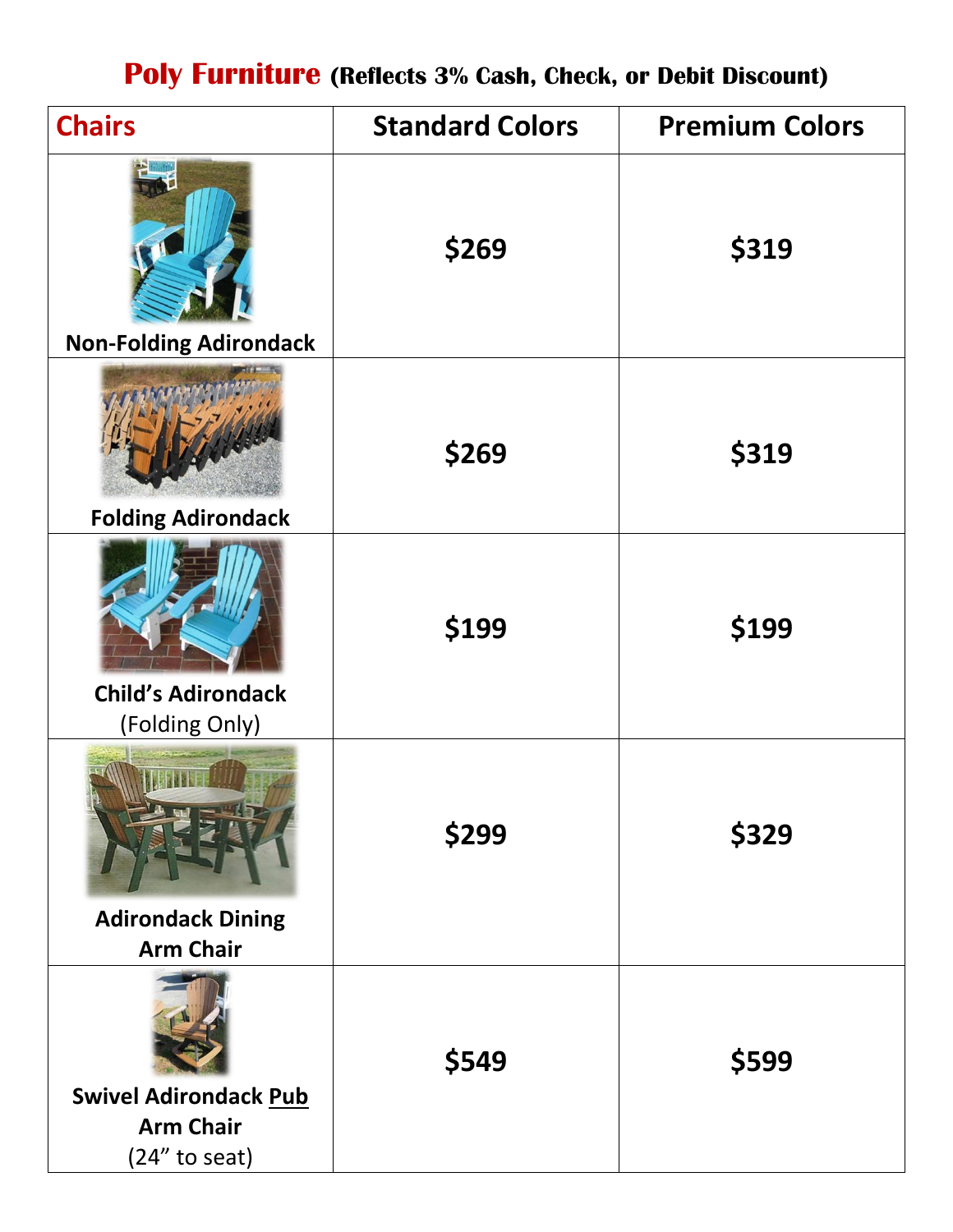| <b>Swivel Mission or</b><br>Fanback Pub Arm Chair<br>(24" to seat) | \$549 | \$599 |
|--------------------------------------------------------------------|-------|-------|
| <b>Mission Dining Side Chair</b><br>(Add \$50 for Arms)            | \$239 | \$269 |
| <b>Fanback Dining Side Chair</b><br>(Add \$50 for Arms)            | \$259 | \$279 |
| $=$<br><b>Mission Pub Side Chair</b><br>(Add \$50 for Arms)        | \$299 | \$329 |
| <b>Fanback Pub Side Chair</b><br>(Add \$50 for Arms)               | \$329 | \$359 |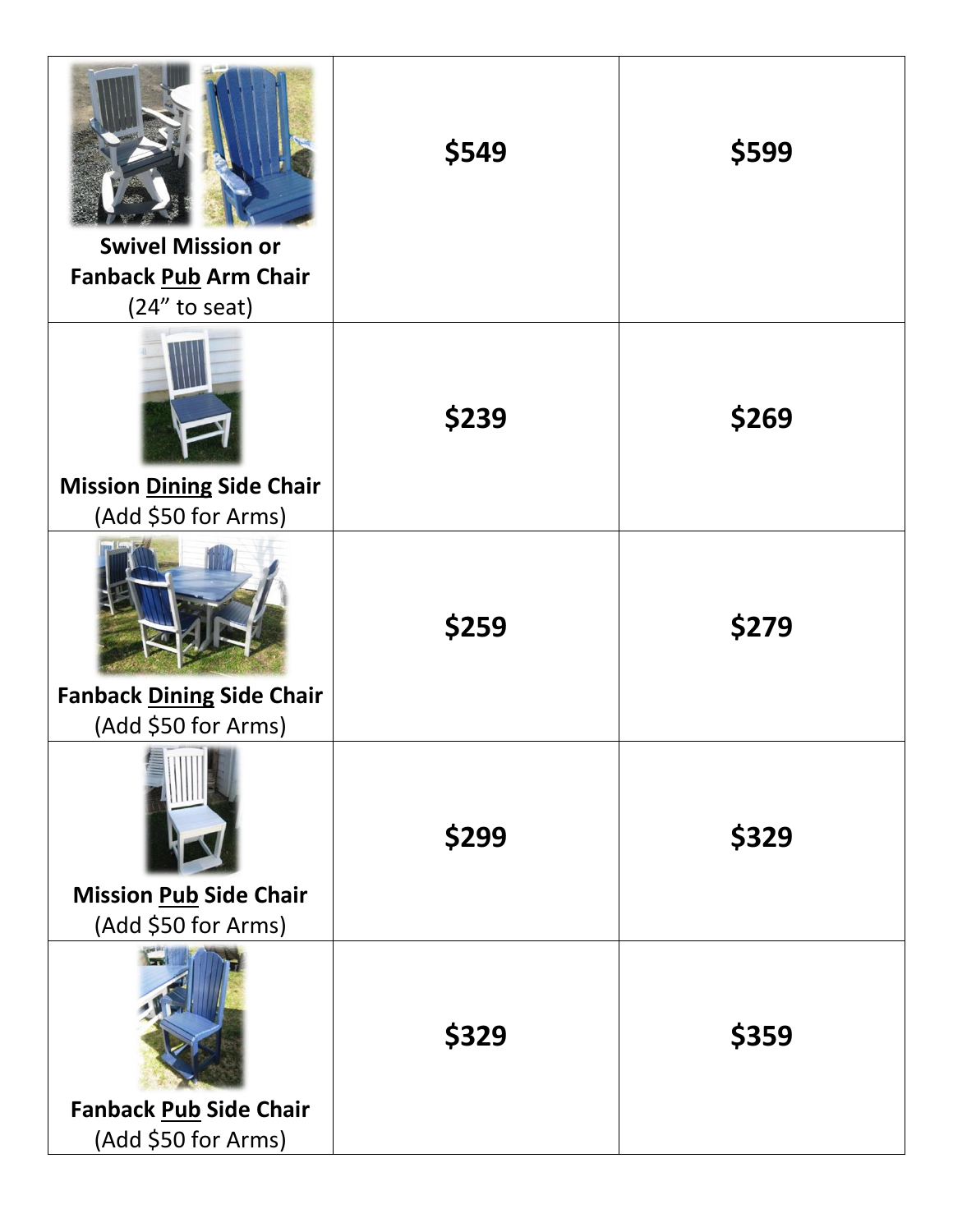| <b>Rollback Pub Arm Chair</b> | \$399 | \$449 |
|-------------------------------|-------|-------|
| (Arm Chairs Only)             |       |       |
|                               | \$399 | \$449 |
| Fanback Pub Arm Chair         |       |       |
| (Arm Chairs Only)             |       |       |
|                               | \$199 | \$229 |
| <b>Round Counter Stool</b>    |       |       |
| (24")                         |       |       |

### **(Reflects 3% Cash, Check, or Debit Discount)**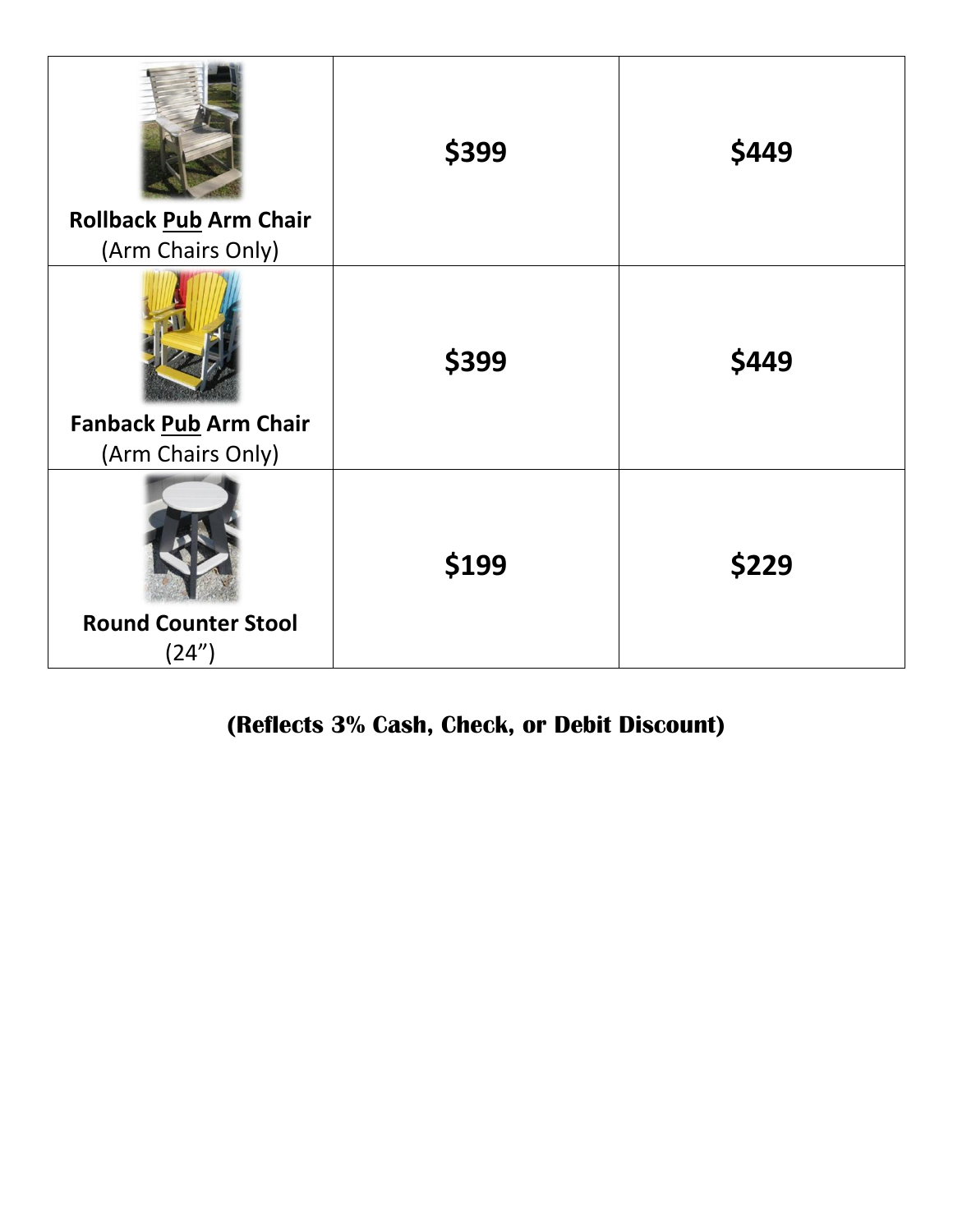## **Poly Furniture (Reflects 3% Cash, Check, or Debit Discount)**

| <b>Tables</b>                                    | <b>Standard Colors</b>       | <b>Premium Colors</b>        |
|--------------------------------------------------|------------------------------|------------------------------|
| <b>Octagon Picnic Table</b><br>$91''$ x 7 $1/2'$ | \$1599                       | \$1799                       |
| <b>32x72 Attached Bench</b>                      | \$1199                       | \$1299                       |
|                                                  |                              |                              |
|                                                  | 32x72 \$1499<br>32x96 \$1799 | 32x72 \$1599<br>32x96 \$1899 |
| Separate w/2 Benches                             |                              |                              |
| <b>Split Bench Table</b><br>84" Long             | \$1499                       | \$1699                       |
| $\frac{1}{2}$                                    | 48" \$849                    | 48" \$949                    |
| <b>Round Mission</b><br><b>Dining Table</b>      |                              |                              |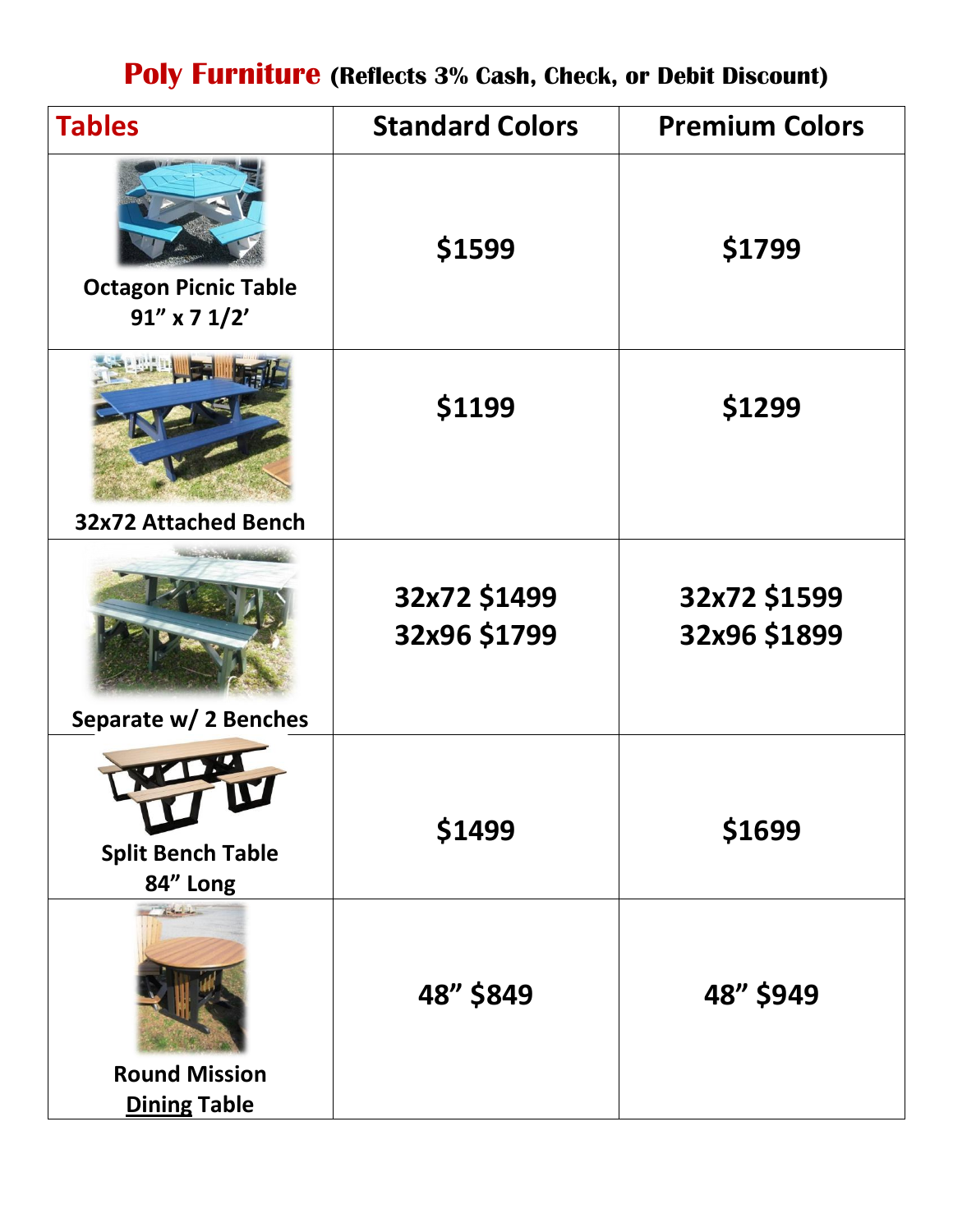|                                                     | 48" \$899                                      | 48" \$999                                      |
|-----------------------------------------------------|------------------------------------------------|------------------------------------------------|
| <b>Round Mission or Trestle</b><br><b>Pub Table</b> |                                                |                                                |
| <b>Round Straight Leg</b>                           | 38" \$449                                      | 38" \$499                                      |
| <b>Dining Table</b>                                 |                                                |                                                |
| <b>Round Straight Leg</b>                           | 38" \$599                                      | 38" \$649                                      |
| <b>Pub Table</b>                                    |                                                |                                                |
|                                                     | 44x44" \$799<br>44x64" \$1099                  | 44x44" \$899<br>44x64" \$1199                  |
| Square/Rectangular                                  | 44x84" \$1299                                  | 44x84" \$1399                                  |
| <b>Dining Table</b>                                 | <b>Add \$100 for Border</b>                    | <b>Add \$100 for Border</b>                    |
|                                                     | 44x44" \$899<br>44x64" \$1199<br>44x84" \$1399 | 44x44" \$999<br>44x64" \$1299<br>44x84" \$1499 |
| Square/Rectangular                                  | <b>Add \$100 for Border</b>                    | <b>Add \$100 for Border</b>                    |
| <b>Pub Table</b>                                    |                                                |                                                |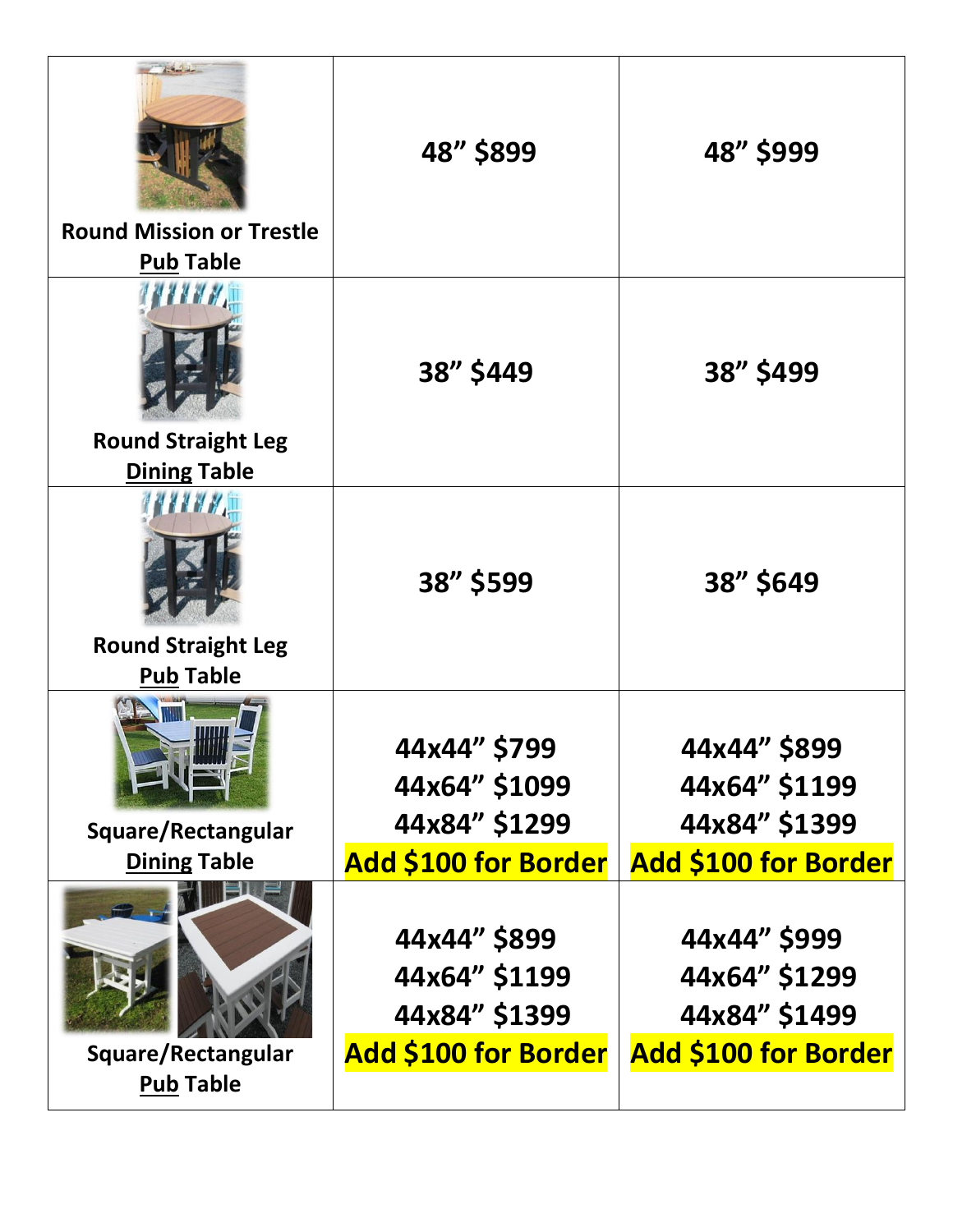| <b>Meadowview Side Table</b>         | \$239<br><b>Pub Height</b><br>\$339            | \$269<br><b>Pub Height</b><br>\$369     |
|--------------------------------------|------------------------------------------------|-----------------------------------------|
| <b>Stoney Side Table</b>             | \$139                                          | \$159                                   |
| <b>Coffee Table</b>                  | \$279                                          | \$319                                   |
| <b>Conversation Table</b>            | \$399                                          | \$449                                   |
| <b>Serving Bar</b><br>28"w 36"t 58"w | \$999                                          | \$1099                                  |
| <b>Chair Table Sattee</b>            | <b>Large</b><br>\$169<br><b>Small</b><br>\$139 | Large<br>\$199<br><b>Small</b><br>\$159 |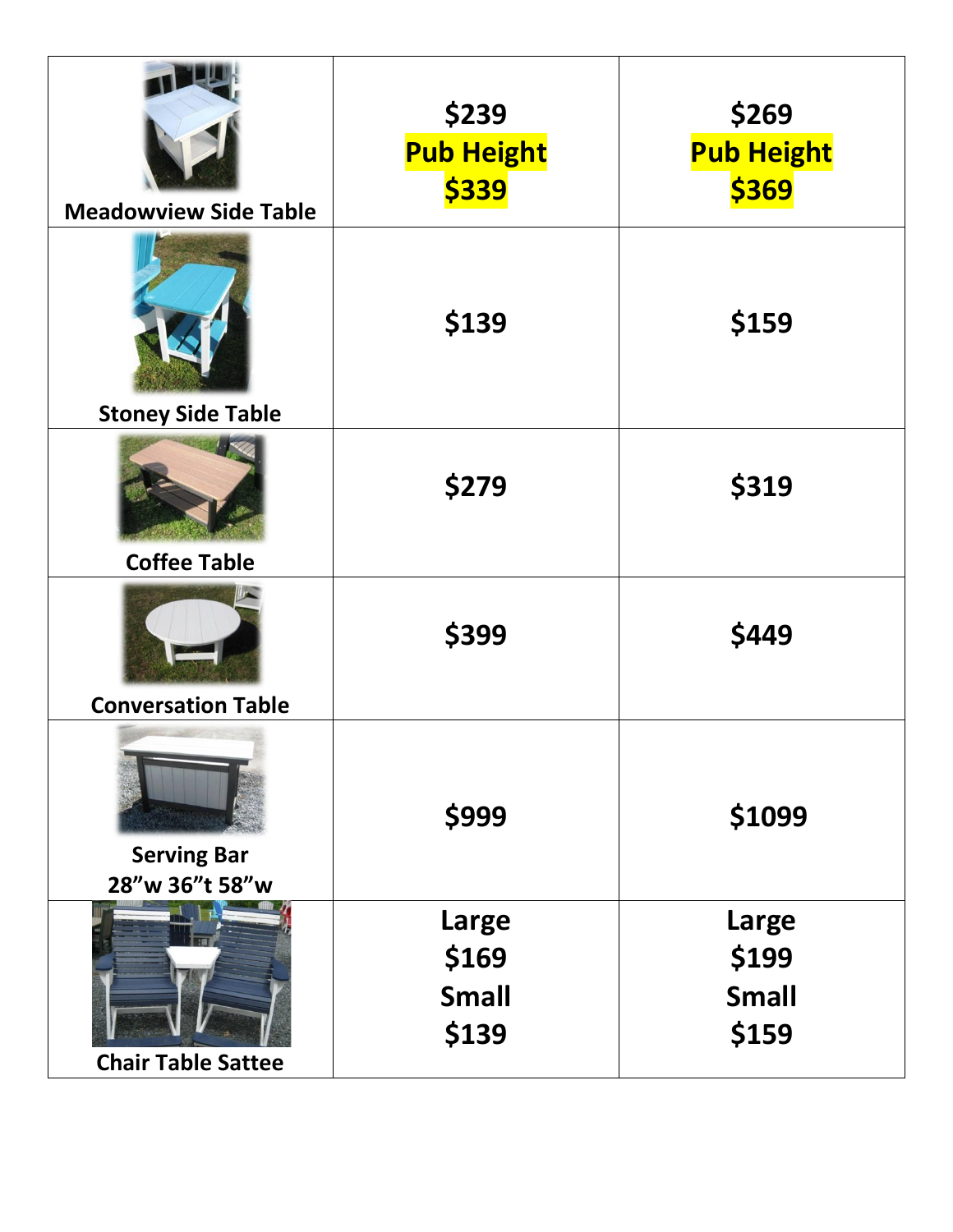|                    | \$14 | \$14 |
|--------------------|------|------|
| <b>Cup Holders</b> |      |      |

#### **(Reflects 3% Cash, Check, or Debit Discount)**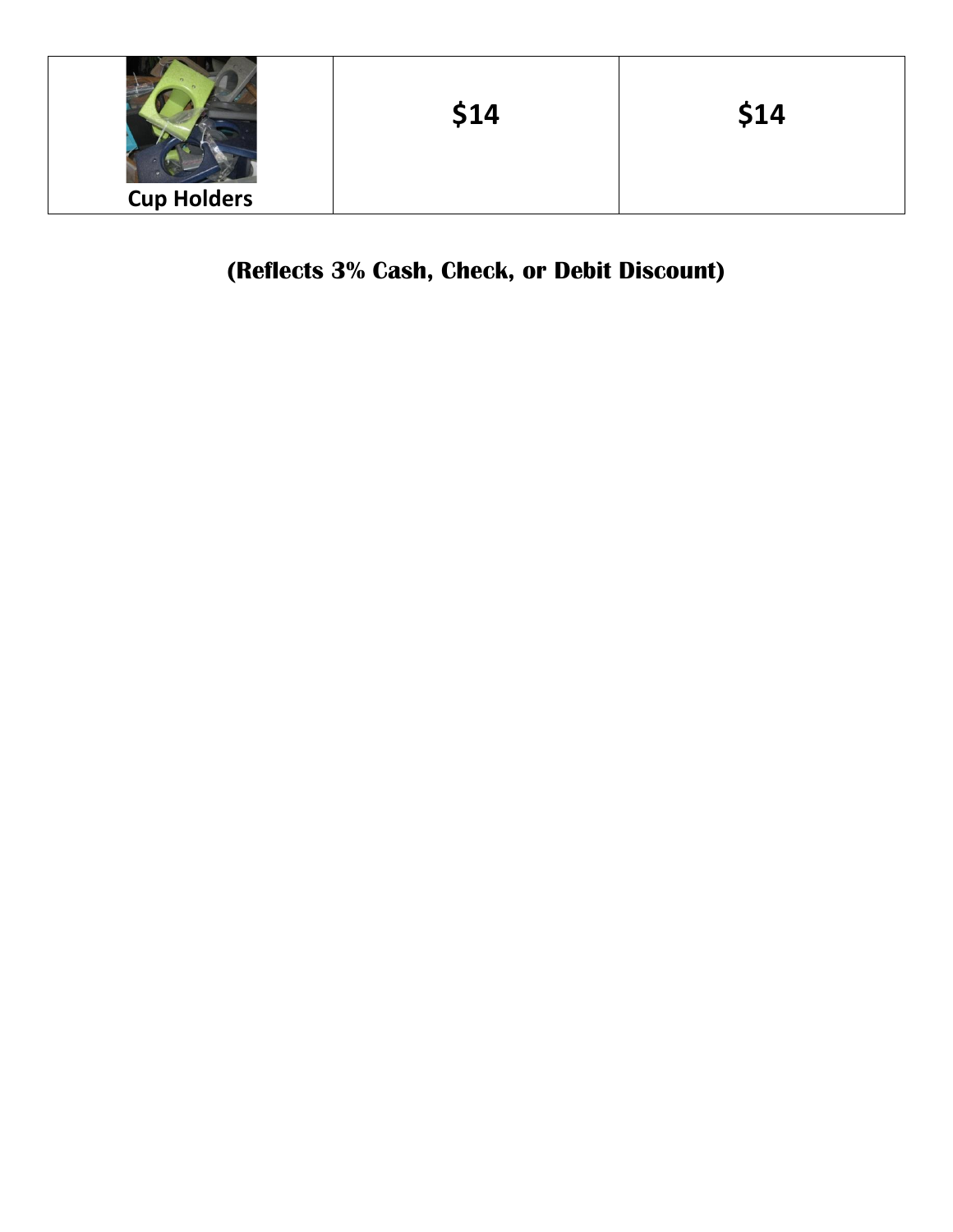# **Poly Furniture (Reflects 3% Cash, Check, or Debit Discount)**

| <b>Swings, Gliders, Rockers,</b>       | <b>Standard Colors</b>               | <b>Premium Colors</b>                |
|----------------------------------------|--------------------------------------|--------------------------------------|
| & more                                 |                                      |                                      |
| Garden Bench (4')                      | \$499<br>Fanback Bench \$100<br>More | \$549<br>Fanback Bench \$100<br>More |
| <b>Rollback Glider (Roll /</b><br>Fan) | 4 Foot \$799<br>5 Foot \$899         | 4 Foot \$899<br>5 Foot \$999         |
| <b>Rollback Glider Chair</b>           | \$549                                | \$599                                |
| <b>Fan Back Glider Chair</b>           | \$549                                | \$599                                |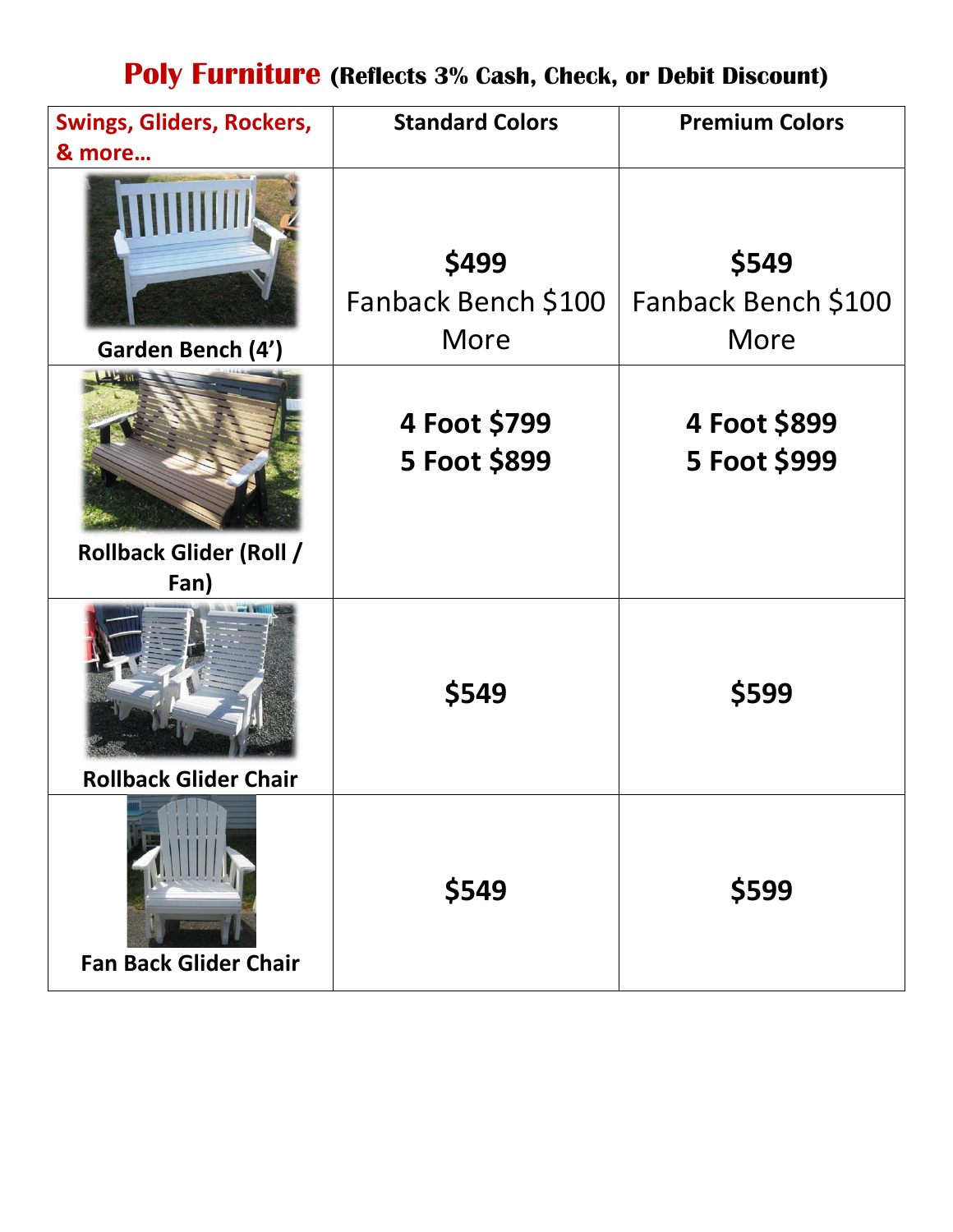| <b>Rollback Swing</b>                       | 4 Foot \$599<br>5 Foot \$699        | 4 Foot \$699<br>5 Foot \$799     |
|---------------------------------------------|-------------------------------------|----------------------------------|
| <b>Rollback or Fanback</b><br><b>Rocker</b> | \$349                               | \$399                            |
| <b>Porch Rockers</b>                        | \$299<br><b>Black or White Only</b> | \$359<br><b>All Other Colors</b> |
| <b>Chaise Lounge</b>                        | \$549                               | \$599                            |
| <b>Ottoman</b>                              | \$119                               | \$139                            |